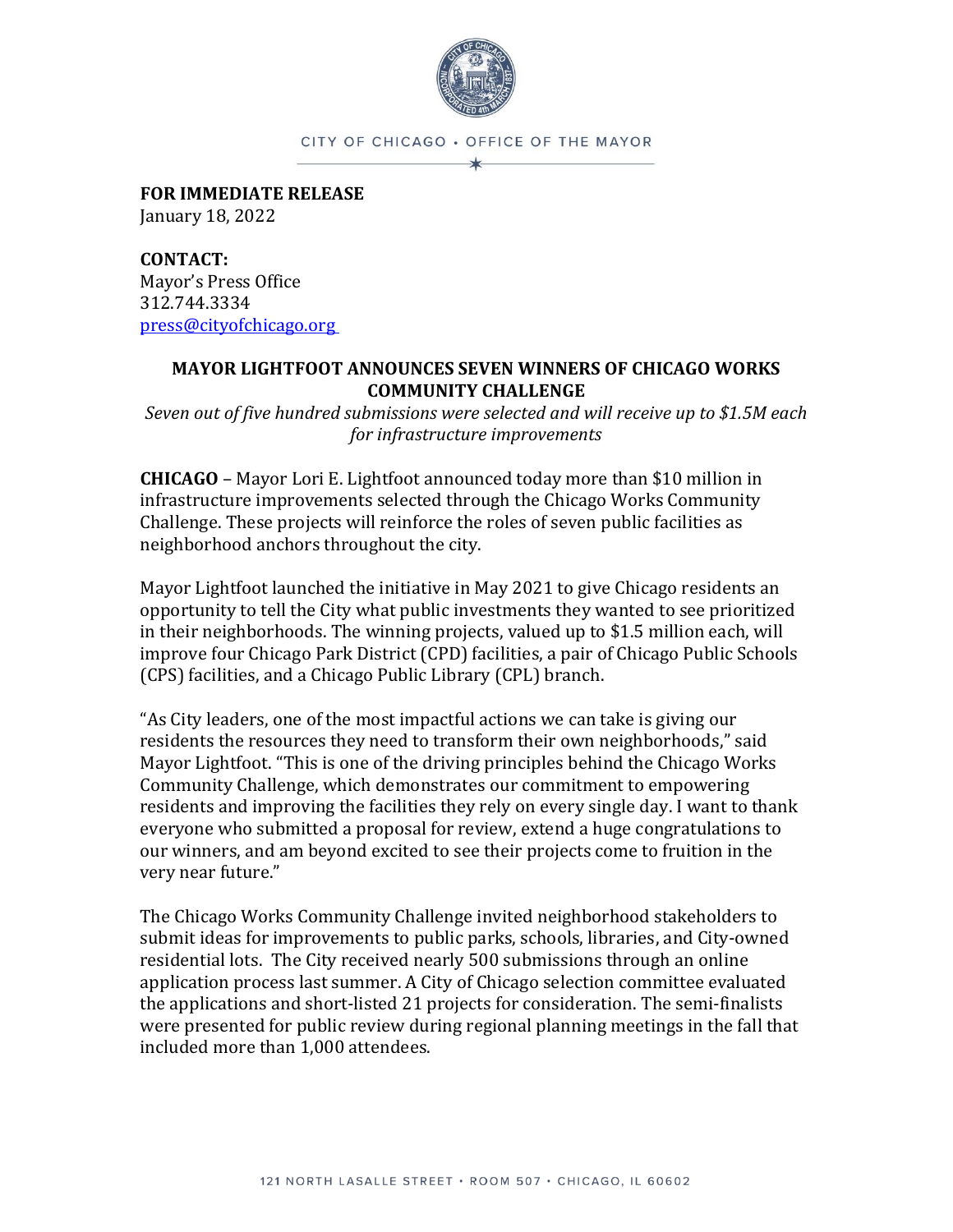

CITY OF CHICAGO · OFFICE OF THE MAYOR

"Children and families look to parks daily for recreation and enrichment opportunities, therefore the investments we make in these spaces have a real impact on the lives of neighboring residents," said Chicago Park District Interim General Superintendent Rosa Escareño. "We are excited to bring these communitydriven investments to our parks through the Chicago Works Community Challenge. Thanks to the vision and generosity of Mayor Lightfoot, we can realize these important park projects and enhance recreation opportunities in their respective neighborhoods."

The evaluation committee selected the winning projects this winter based on project viability, facility need, neighborhood activation, and the input of nearly 7,500 survey respondents.

The winning proposals, by region, include:

### **Matthew Gallistel Language Academy, 10347 S. Ewing Ave.**

#### *Far South*

Submitted by Rogelio Lopez, a school counselor at Gallistel Language Academy, the project will modernize an antiquated playground with contemporary climbing equipment, landscaping, and areas for active and passive recreation. The work will also include the creation of new spaces for outdoor instruction and community socialization.

#### **Rainbow Beach Park, 3111 E. 77th St.**

#### *Southeast*

Submitted by Carolyn Vazquez, a racquetball advocate and volunteer coach, the project will repair an outdoor handball and racquetball complex with new play surfaces, seating areas, and landscaping.The work is also expected to include clubhouse improvements involving the building roof, plumbing, windows, ADAaccessible entrances, and artwork.

## **Claremont STEM Academy Playground, 2300 W. 64th St.**

#### *Southwest*

Submitted by Layla Treuhaft-Ali, a middle school teacher at Claremont Academy, the project will transform the school's unimproved lawn spaces with a cohesive playground that provides structure for recreation for students and neighbors, along with opportunities for outdoor learning.

#### **Columbus Park, 500 S. Central Ave.**

#### *West*

Submitted by Samantha Jordan, an Austin resident and artist, the multi-dimensional proposed enhancements include an outdoor stage for live performances and